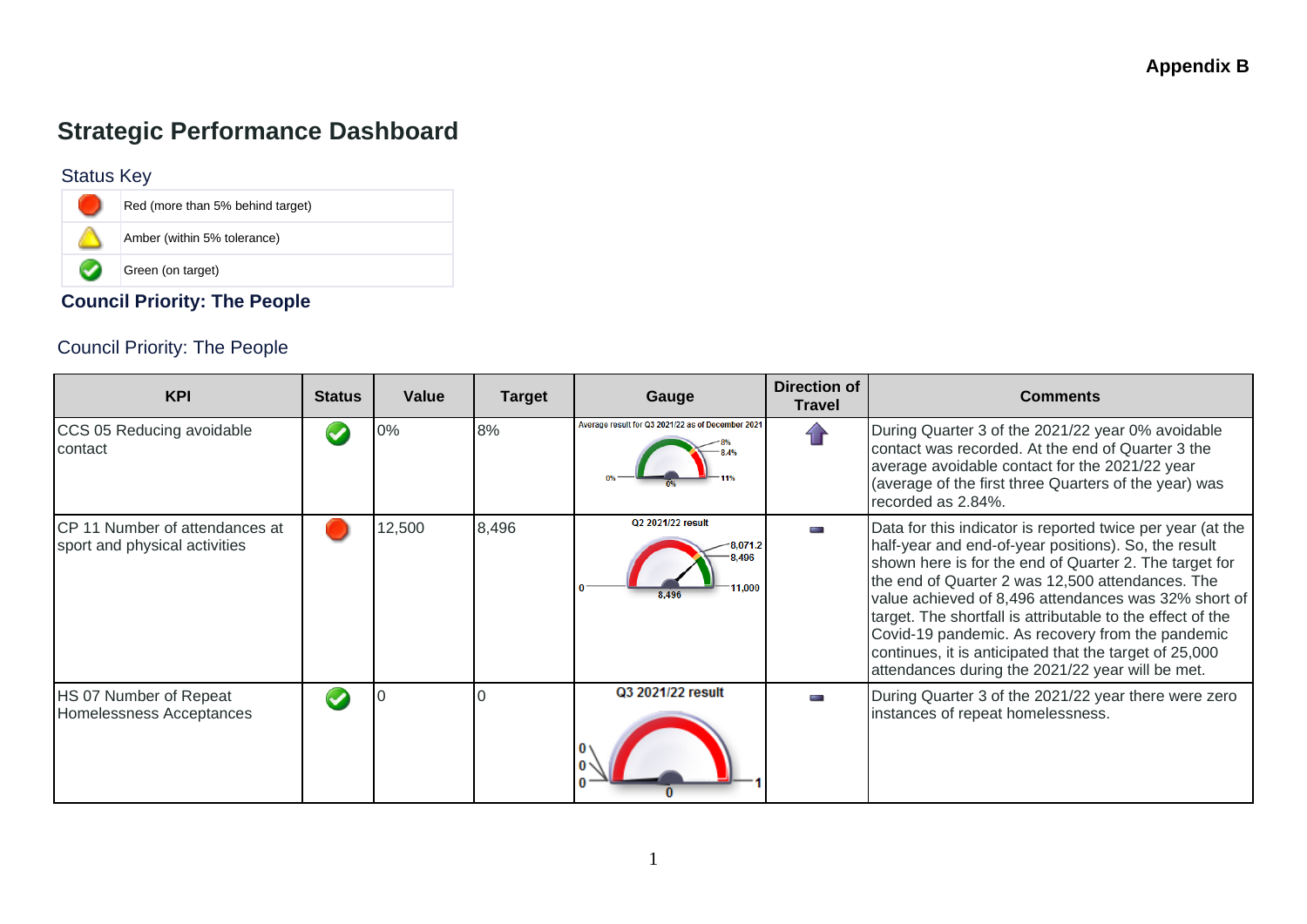# **Appendix B**

| <b>KPI</b>                                                                                   | <b>Status</b> | Value | <b>Target</b> | Gauge                                             | Direction of<br><b>Travel</b> | Comments                                                                                                                                                              |
|----------------------------------------------------------------------------------------------|---------------|-------|---------------|---------------------------------------------------|-------------------------------|-----------------------------------------------------------------------------------------------------------------------------------------------------------------------|
| RB 02 Achieve an average time of<br>19 days to process new benefit<br>claims                 |               | 14.4  | 22.2          | Average result for Q3 2021/22 as of December 2021 |                               | During Quarter 3 of the 2021/22 year, new Benefit<br>claims were processed within an average of 14.4 days.                                                            |
| RS 16 Average number of weeks<br>taken to complete Disabled<br><b>Facilities adaptations</b> |               | 13    | 19            | Q3 2021/22 result<br>19.95                        |                               | During Quarter 3 of the 2021/22 year, Disabled<br>Facilities Adaptions were completed with an average<br>of 13 weeks (6 weeks better than the target of 19<br>weeks). |

## Council Priority: The Place

| <b>KPI</b>                                                                                               | <b>Status</b> | Value | <b>Target</b> | Gauge                                            | <b>Direction of</b><br>Travel | <b>Comments</b>                                                                                                                                                                            |
|----------------------------------------------------------------------------------------------------------|---------------|-------|---------------|--------------------------------------------------|-------------------------------|--------------------------------------------------------------------------------------------------------------------------------------------------------------------------------------------|
| ICON 10 Levels of Litter and<br>Detritus (% of sites are Grade B or<br>better)                           |               | 85.6% | 88%           | Q3 2021/22 result                                |                               | At the end of Quarter 3 of the 2021/22 year, 85.6% of<br>the District (107 out of 125 sites) was Grade B or<br>better level of litter or detritus (1.6% short of the target<br>of $88%$ ). |
| CON 14 Average number of<br>working days to respond to reports<br>of fly-tipping (days)                  |               | 3.87  | 4.00          | Average result for Q3 2021/22 as of October 202  |                               | During Quarter 3 of the 2021/22 year, reports of fly-<br>tipping were responded to within an average of 3.87<br>days (0.43 days better than the target of 4 days).                         |
| DM 01 60% of major applications<br>determined within 13 weeks or<br>other agreed time during             |               | 80.0% | 60.0%         | Average result for Q3 2021/22 as of December 202 |                               | During Quarter 3 of the 2021/22 year, 80.0% (4 out of<br>5) of Major Planning applications had been determined<br>within 13 weeks or other agreed time.                                    |
| DM 02 Percentage of minor and<br>other applications determined<br>within 8 weeks or other agreed<br>time |               | 96.5% | 70.0%         | Average result for Q3 2021/22 as of December 202 |                               | During Quarter 3 of the 2021/22 year, 96.5% (73 out of<br>76) of minor and other planning applications had been<br>determined within 8 weeks or other agreed time.                         |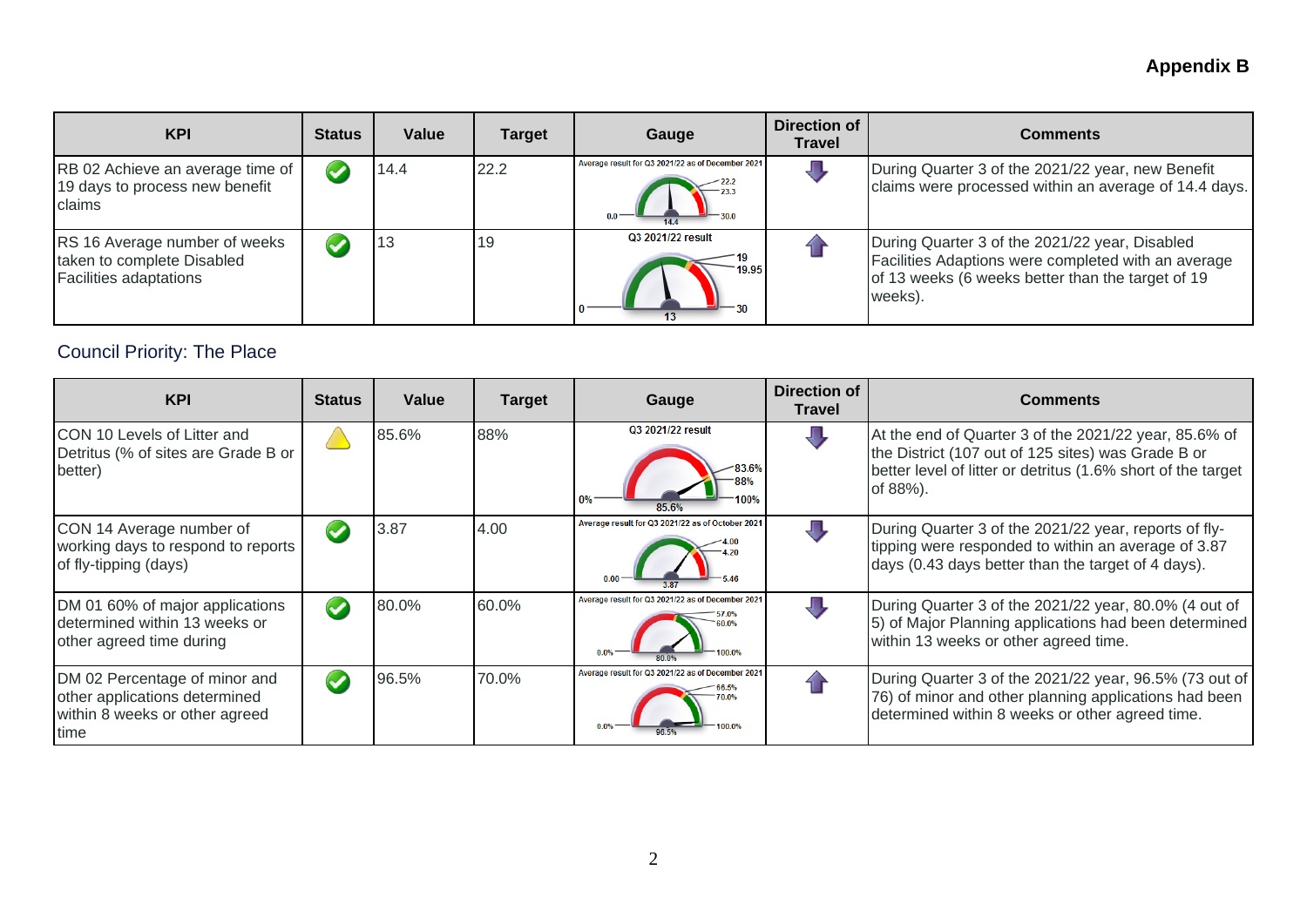## **Appendix B**

| <b>KPI</b>                                                                                                                                                 | <b>Status</b>         | Value    | <b>Target</b> | Gauge                                                                                                 | Direction of<br><b>Travel</b>      | <b>Comments</b>                                                                                                                              |
|------------------------------------------------------------------------------------------------------------------------------------------------------------|-----------------------|----------|---------------|-------------------------------------------------------------------------------------------------------|------------------------------------|----------------------------------------------------------------------------------------------------------------------------------------------|
| DM 07 Less than 10% of major<br>decisions allowed at appeal                                                                                                | $\blacktriangleright$ | 0.0%     | 10.0%         | Cumulative result for Q3 2021/22 as of December 2021<br>0.5%                                          | $\left\langle \cdot \right\rangle$ | During Quarter 3 of the 2021/22 year, 0% (0 out of 5)<br>major planning applications appeals had been allowed.                               |
| ED 08.1 Market Harborough<br>Footfall                                                                                                                      | $\blacktriangledown$  | ,875,245 | 480,000       | Cumulative result for Q3 2021/22 as of December 2021<br>480.000<br>456,000<br>$-2.000.000$<br>875 245 |                                    | During Quarter 3 of the 2021/22 year, footfall in Market<br>Harborough was measured at 1,875,245 (290.7%<br>ahead of the target of 480,000). |
| <b>ED 08.2 Lutterworth Footfall</b>                                                                                                                        |                       | 372,578  | 390,000       | Cumulative result for Q3 2021/22 as of December 2021<br>390,000                                       |                                    | During Quarter 3 of the 2021/22 year, footfall in<br>Lutterworth was measured at 372,578 (4.5% short of<br>the target of 390,000).           |
| SP 01 Number of new affordable<br>housing completions during the<br>year                                                                                   |                       | 29.0     | 45.0          | Q3 2021/22 result<br>59.0<br>0.0<br>29.0                                                              |                                    | 29 affordable housing units were delivered during<br>Quarter 3 of the 2021/22 year (35.6% short of the<br>target of 45 units).               |
| SP 02 Supply of ready to develop<br>housing sites in forthcoming five<br>year period compared to<br>requirement (achievement of five-<br>year land supply) | $\bullet$             | 149.9    | 100.0         | March 2021 result<br>95.0<br>100.0<br>190.0<br>0.0<br>149.9                                           | and the                            | Data for this indicator was last calculated on 31 March<br>2021. At this time a 149.9% (7.49 years) supply was<br>available.                 |

## Council Priority: Your Council

| <b>KPI</b>                                                                          | <b>Status</b> | <b>Value</b> | Target | Gauge                                                                                          | Direction of<br><b>Travel</b> | Comments                                                                                                                                                   |
|-------------------------------------------------------------------------------------|---------------|--------------|--------|------------------------------------------------------------------------------------------------|-------------------------------|------------------------------------------------------------------------------------------------------------------------------------------------------------|
| COR 01 Stage 1 and Stage 2<br>complaints responded to within 20<br>working days (%) |               | 96.2%        | 90.0%  | Average result for Q3 2021/22 as of December 2021<br>$-85.5%$<br>$-90.0%$<br>0.0%<br>$-100.0%$ |                               | During Quarter 3 of the 2021/22 year, 96.2% (25 out of<br>(26) of corporate complaints had been responded to<br>within the target time of 20 working days. |